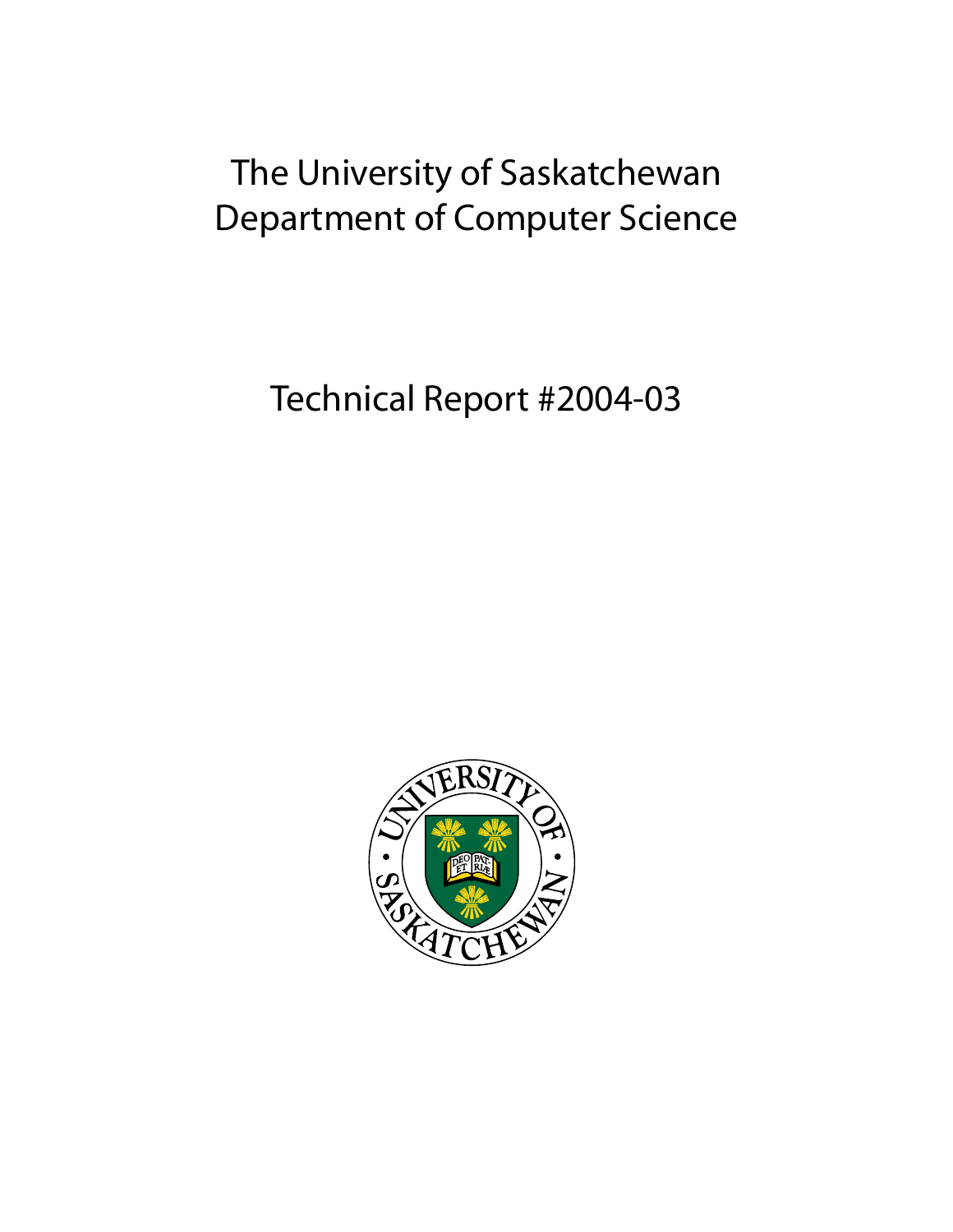# On the Suitability of Hausdorff Dimension as a measure of Texture Complexity

Mark G. Eramian and Matthew Drotar

Department of Computer Science The University of Saskatchewan 57 Campus Drive Saskatoon, Saskatchewan S7N 5A9 eramian@cs.usask.ca

Abstract. It has been suggested that the Hausdorff dimension of an image texture would be a good measure of the texture's complexity. Binary images can be generated by Büchi automata over a four-letter alphabet. The entropy of the  $\omega$ -language accepted by such a Büchi automaton has been shown to coincide with the Hausdorff (fractal) dimension of the  $\omega$ language if the language is finite-state and closed. Jürgensen and Staiger showed that the (local) entropy of finite-state and closed  $\omega$ -languages can be effectively computed. Moreover, they postulated that the Hausdorff dimension of the  $\omega$ -language describing an image texture is a good measure of the texture's complexity or "messiness". If true, then local Hausdorff dimension could be a useful texture feature for image segmentation and classification problems. In this paper we test this claim by examining the results of a survey on the human perception of texture complexity which we recently conducted. Our results indicate that there is virtually no correlation between Hausdorff dimension of texture and the perceived texture complexity.

#### 1 Introduction

Many computer vision and image processing techniques rely on texture features computed from an input image to carry out tasks such as image segmentation and object classification. It has been suggested by Jürgensen and Staiger [1] that local Hausdorff dimension would be a good feature for describing how texture complexity varies over an image. Since it is claimed that Hausdorff dimension would measure the "messiness" or complexity of a texture, an concept with an ill-defined, elusive definition, it would be important to verify that Hausdorff dimension is indeed correlated with human's notion of texture complexity. Unless this correlation exists, the use of Hausdorff dimension as a texture feature would be limited at best.

Thus, we are interested in the relationship between the Hausdorff dimension of  $\omega$ -languages which describe texture images and the perceived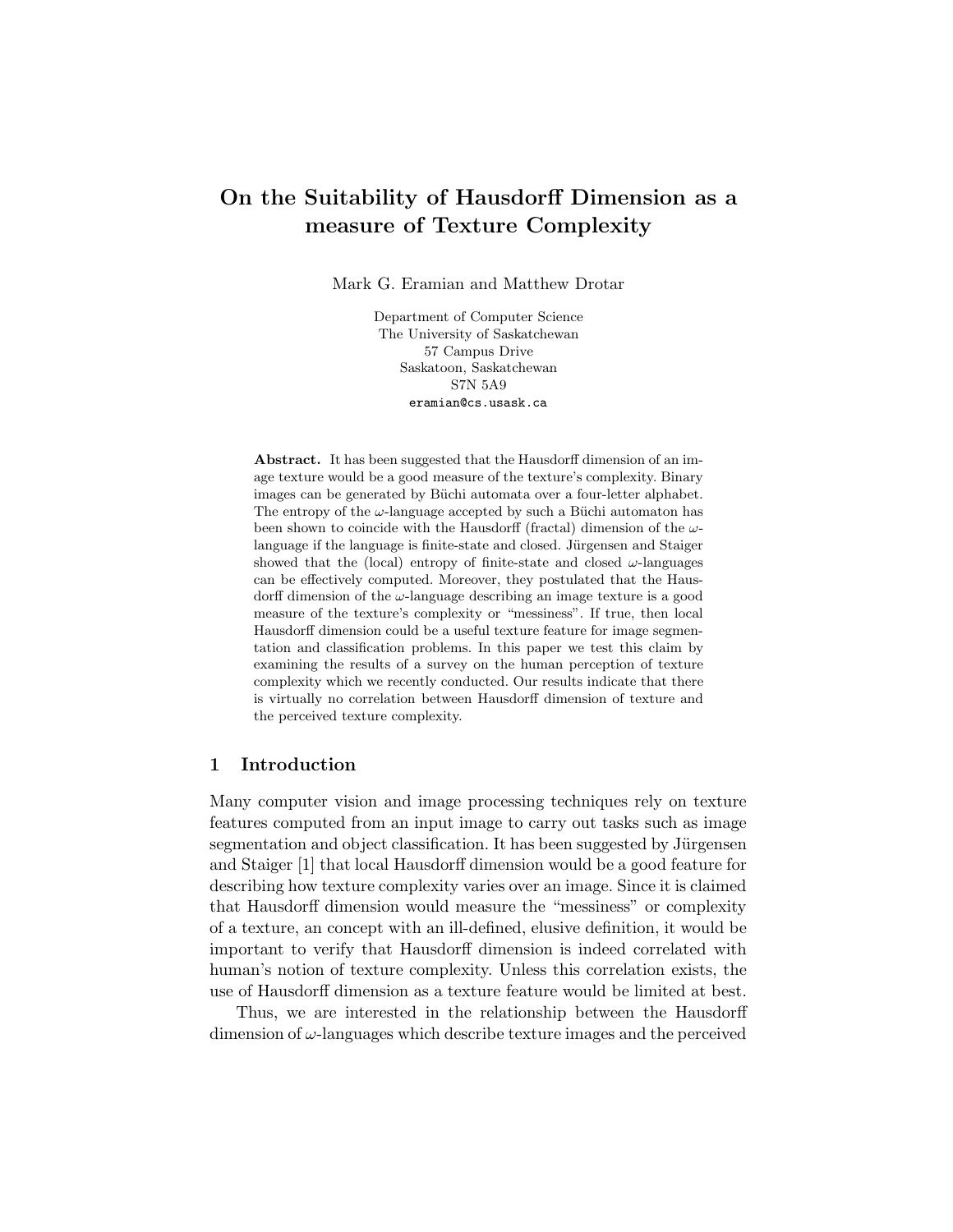texture complexity of the image described. Culik II and Kari were the first to investigate binary and greyscale image compression using automata [2, 3].

Staiger showed that the entropy of regular  $\omega$ -languages is computable [4]. It was also shown by Staiger that entropy of a finite-state closed  $\omega$ -language coincides with the Hausdorff dimension of the language [5]. Jürgensen and Staiger postulated that the Hausdorff dimension of a language would be a good measure of the complexity of a texture generated by a corresponding automaton [6]. Subsequently they defined the local Hausdorff dimension [1] and postulated that constructing a map of local Hausdorff dimension for an image described by a finite-state  $\omega$ -language would be a good method of illustrating how relative image texture complexity varied over the image [1].

Software was developed software to compute the local Hausdorff dimension of an black and white image in [7].

In this paper we consider whether Hausdorff dimension as a texture feature really measures the the complexity of the texture as perceived by humans. We conducted an experiment to determine whether the Hausdorff dimension coincides with human perception of texture complexity.

## 2 Quadtrees, Words, Languages and Automata

It is well-known that a binary image can be represented by a finite quadtree. Consider an infinite-resolution binary image. This can be represented by an infinite quadtree  $Q$ . The root of  $Q$  represents the subsquare coinciding with the entire image. Its children represent the four subquadrants of their parent, and so on. Since Q is infinite, there will be a unique infinitely long path in  $Q$ , beginning at the root, for each white point in the image. If we label each edge of the quadtree from the alphabet  $\Sigma = \{0, 1, 2, 3\},\$  depending on which child of its parent it represents, then the sequence of labels along infinite paths from the root, which correspond to white points in the image, form right-infinite words. The set of all such right-infinite words forms a language  $L(Q)$  which is the language of all quadtree addresses of points that are white.

Languages of right-infinite words are called  $\omega$ -languages. Let  $X^{\omega}$  denote the set of all right-infinite words over the alphabet  $X$ . As usual, we let  $X^*$  denote the set of finite words over X. Note that  $L(Q) \subseteq \Sigma^\omega$ . Let  $w \in \Sigma^*$  and  $M \in \Sigma^\omega$ . The language

$$
w^{[-1]}M = \{ \xi \mid \xi \in \Sigma^{\omega}, w\xi \in M \}
$$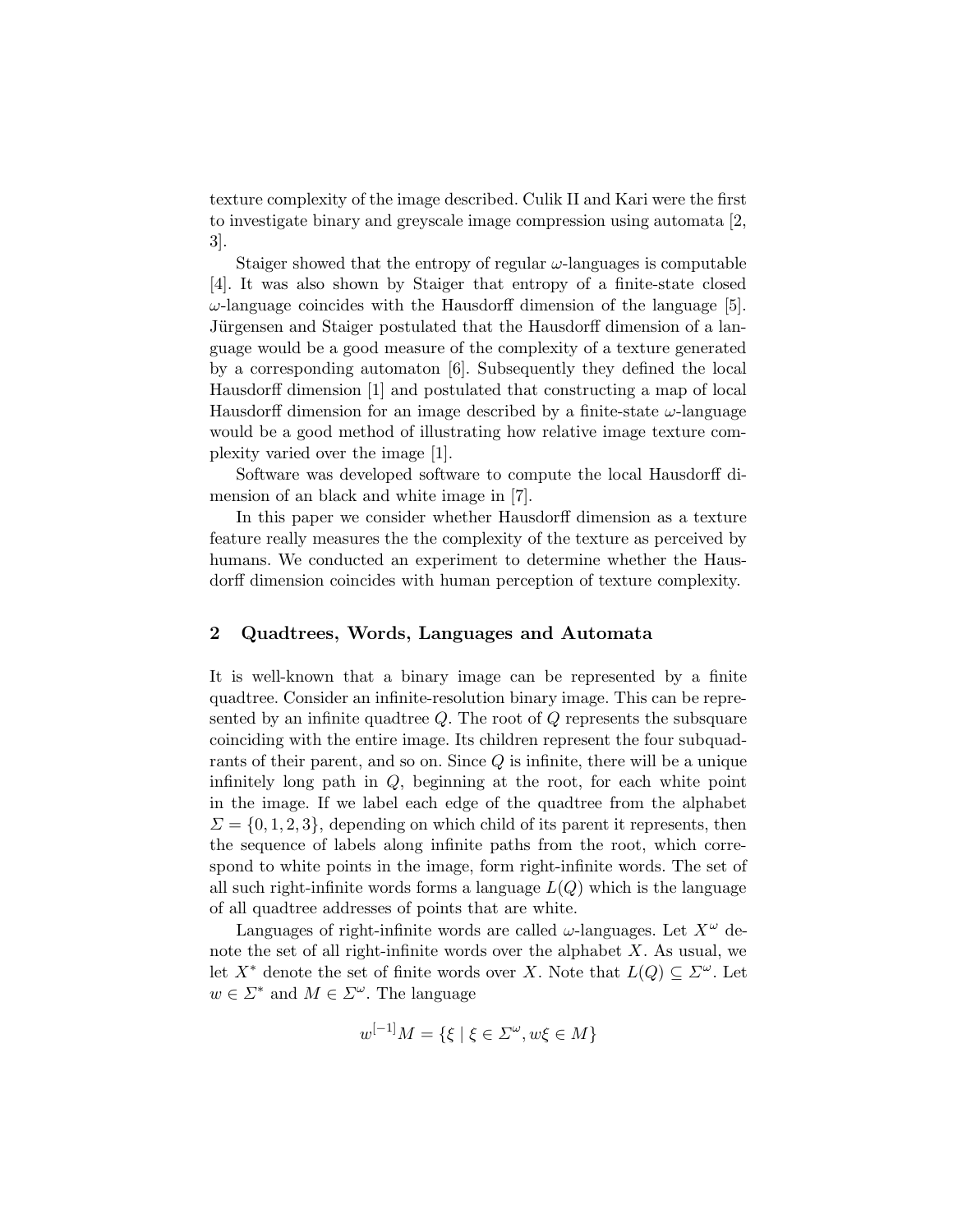is called a state of  $M$ . M is said to be finite-state if it has finitely many states.

Let  $\text{pref}(M)$  be the set of all finite prefixes of words in M. The closure of M is defined as  $C(L) = \{ \xi \mid \xi \in \Sigma^\omega, \text{pref}(\{\xi\}) \subseteq \text{pref}(L) \}.$  An  $\omega$ language is not closed if there is a word  $\xi \in \Sigma^{\omega}$  such that  $\text{pref}(\{\xi\}) \subseteq$ pref(L) but  $\xi \notin L$ .

A Büchi automaton [8], which recognizes an  $\omega$ -language, is a nondeterministic finite automaton  $A = (Q, \Sigma, s, \delta, F)$  with state set Q, alphabet Σ, start state s, transition relation δ and final state set F defined in the usual way, but with a different acceptance condition which we now explain.

Let S be a set. The *infinity set* of a sequence  $\sigma = \sigma_0 \sigma_1 \sigma_2 ... \in S^{\omega}$  is defined as  $\text{In}(\sigma) = \{s \in S \mid \exists^{\omega} n \; \sigma_n = s\}$  where the symbol  $\exists^{\omega}$  denotes the quantifier read as "there exist infinitely many".

A run of an  $\omega$ -word  $\xi = \xi_0 \xi_1 \xi_2 \ldots \in \Sigma^{\omega}$  on A is a sequence of states  $\sigma = \sigma_0 \sigma_1 \sigma_2 \dots$  such that  $\sigma_0 = s$  and  $(\sigma_i, \xi_{i+1}, \sigma_{i+1}) \in \delta$  for any integer  $i > 0$ . The  $\omega$ -word  $\xi$  is accepted by A if and only if there is a run  $\sigma$  of  $\xi$  on A such that  $\text{In}(\sigma) \cap F \neq \emptyset$ . The set of  $\omega$ -languages that can be accepted by a Büchi automaton are called regular  $\omega$ -languages.

If  $L(Q)$  is a regular  $\omega$ -language, we can construct a Büchi automaton A that accepts  $L(Q)$  (see, for example, [7, 3]). The Büchi automaton can then be used to generate the original image at any finite resolution of  $2^{n} \times 2^{n}$  pixels by determining the acceptance/non-acceptance of every word in  $\overline{\mathcal{L}}^n$ .

Additional background on the relationships between automata, languages and quadtrees can be found in [9].

Let  $G = (V, E)$  be a graph with vertex set V and edge set  $E \subseteq V \times V$ . For any two vertices  $v_1, v_2 \in V$  we write  $v_1 \vdash v_2$  if there is an edge from  $v_1$ to  $v_2$ , that is,  $(v_1, v_2) \in E$ . We denote by  $\vdash^*$  the reflexive and transitive closure of  $\vdash$ . A set of vertices  $K \subseteq V$  is a *strongly connected component* of G if, for any two vertices  $v_1, v_2 \in K$ , we have  $v_1 \vdash^* v_2 \vdash^* v_1$  and K is not a subset of any larger such set of vertices. In other words, every vertex in  $K$  is reachable from every other vertex in  $K$  and  $K$  must be as large as possible.

Let  $A$  be any finite automaton with state set  $Q$ . The underlying graph  $A_G$  of A is the graph  $G = (V, E)$  such that  $V = Q$  and  $(q_1, q_2) \in E$  if and only if there is a transition from state  $q_1$  to state  $q_2$  in A. For a set  $K \subseteq Q$ , the statement that K is a strongly connected component of A is equivalent with the statement  $K$  is a strongly connected component of  $A_G.$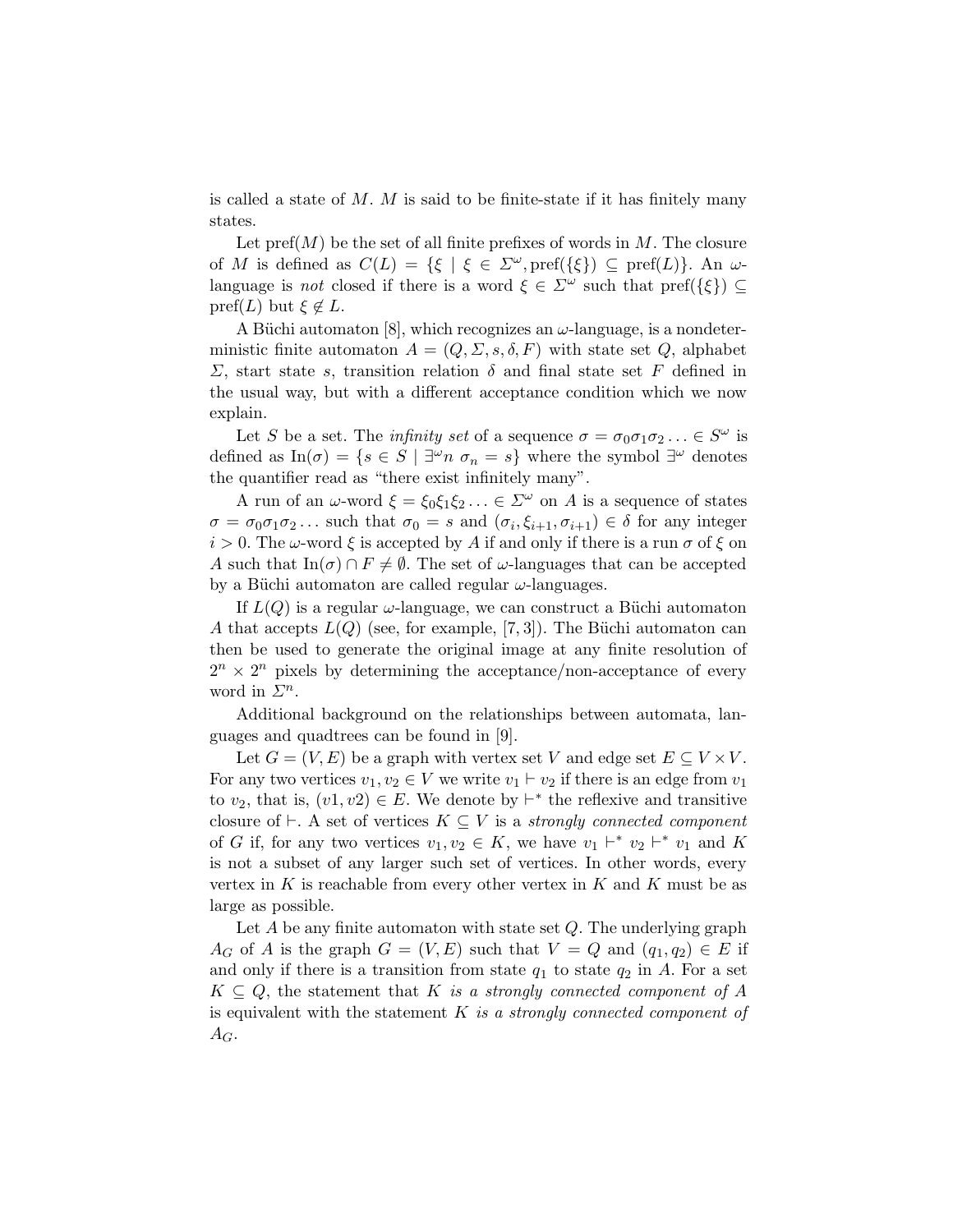Let  $\mathbb{N}_0$  be the set of non-negative integers. For  $M \subseteq \mathbb{Z}^{\omega}$ , the structure function  $s_M(n) : \mathbb{N}_0 \to \mathbb{N}_0$  is defined as

$$
s_M(n) = |\text{pref}_n(M)|
$$

where  $\text{pref}_n(M)$  denotes the number of finite prefixes of length n of words in M. The entropy,  $H_M$ , of M is then

$$
H_M = \limsup_{n \to \infty} \left( \frac{1}{n} \log s_M(n) \right).
$$

The global Hausdorff dimension of  $M$  is denoted dim $M$ . If  $M$  is finitestate and closed, then  $H_M$  coincides with dim $M$  [5]. In particular, if we assume a base 4 logarithm (which is natural due to our alphabet size) in the above formula for  $H_M$ , then

$$
\dim M = 2H_M. \tag{1}
$$

The global entropy was shown to be effectively computable by Staiger [4].

The local Hausdorff dimension is developed formally by Jürgensen and Staiger in [1]. The main result of their paper is that the computation of the entropy of the states of a finite-state and closed  $\omega$ -language M is reduced to the computation of the eigenvalues of certain submatrices of the transition matrix of M when the indices of the matrix are arranged such that states in the same strongly connected component of the underlying graph are contiguous. Since Hausdorff dimension coincides with entropy for finite-state and closed  $\omega$ -languages [5], the local entropy computation yields also local Hausdorff dimension.

Software to compute the local Hausdorff dimension of a finite-state closed  $\omega$ -language was developed as part of [7].

#### 3 Perception Experiments

We wished to test the postulate that Hausdorff dimension is a good measure of texture complexity. To do so we required image textures with a wide range of Hausdorff dimensions. We created random finite automata by randomly generating transition matrices as follows.

Given a maximum number of states  $n$ , chosen at random, we generated an automaton with  $n$  states. For each state we randomly determined the number of outgoing transitions  $m \in [1, 4]$ . Then the destination state of each of these m transitions were determined randomly. First it was randomly determined how many,  $k$ , of these  $m$  transitions will lead to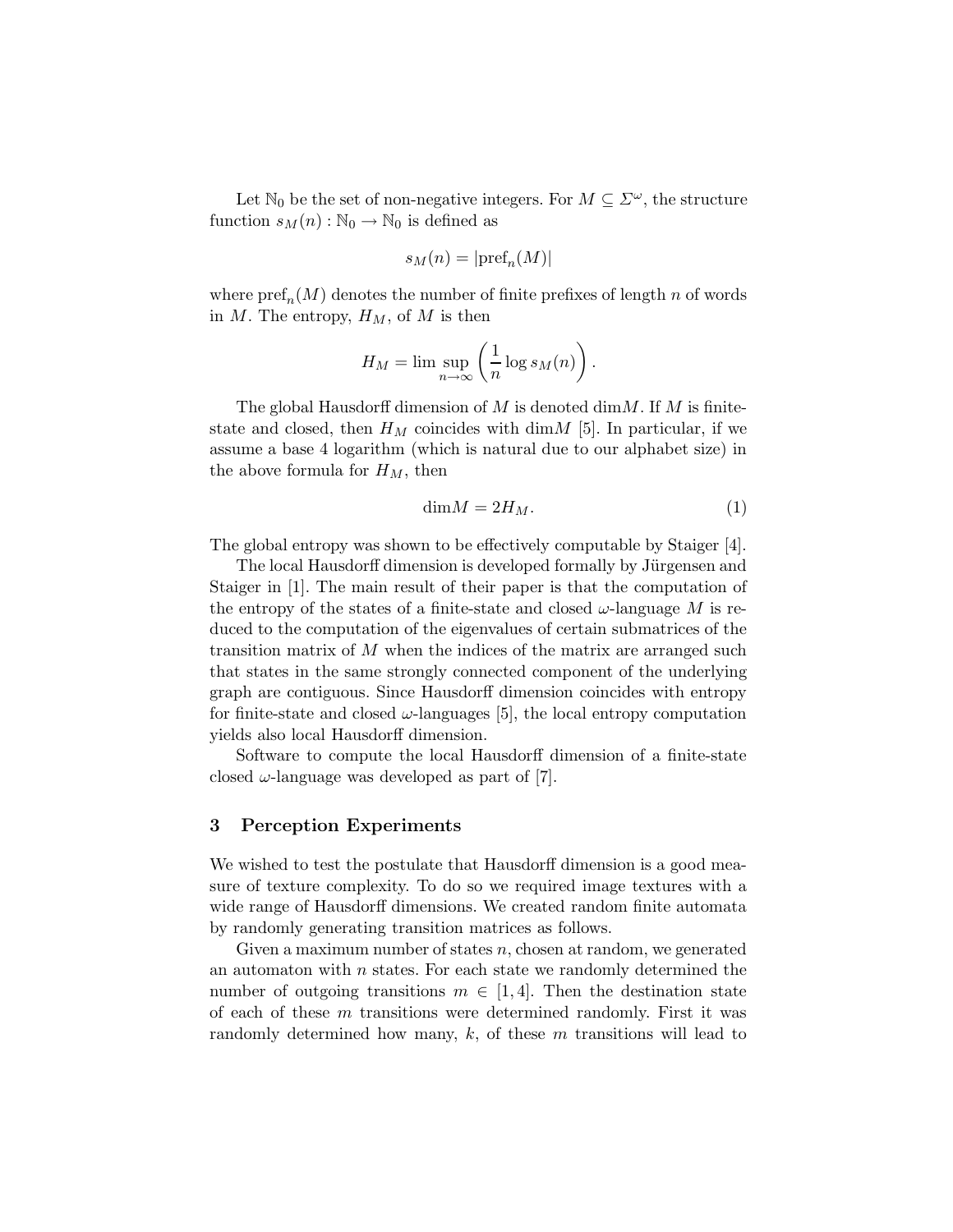the same state. Then the destination for these  $k$  transitions was chosen randomly. The destinations for the remaining  $m - k$  edges were then chosen randomly from among the remaining states so that no destination state was chosen twice. The labels on each of the outgoing transitions were assigned unique labels from 0 to 3 at random. The result of this process was an automaton where each state has between 1 and 4 outgoing transitions and each outgoing transition has a unique label between 0 and 3.

We ensured that the languages accepted by each of the generated automata were closed by designating every state of each automaton as final  $(F = Q)$  for each automaton).

We desired that the underlying graphs of the generated automata have only a single strongly connected component, that is, where the entire underlying graph of the automata is strongly connected. This ensures that the resulting image produced by the automaton has the same local entropy everywhere. We thus extracted the largest strongly connected component from the underlying graph of each automaton and saved this sub-automaton. In this way we obtained a large number of suitable automata having between 17 and about 20,000 states.

We then calculated the local entropy of each state of each automaton generated in this way using the algorithm from [1] and software developed in [7]. Since the automata were restricted so that the underlying graph of each automaton had only a single strongly connected component, all states in an automaton had the same entropy and the computed entropy value is the also the global Hausdorff dimension. This was taken as the entropy of the texture generated by the automaton.

From these automata we selected a number of automata with entropy in the range  $\left[\frac{1}{2}\right]$  $\frac{1}{2}$ , 1]. We did not consider textures with entropy less than  $\frac{1}{2}$ because, according to Equation 1, languages with entropy less than  $\frac{1}{2}$  will generate objects with dimension less than 1 and thus will not look like textures. We therefore only considered automata which generated images with Hausdorff dimension between 1 and 2.

For those automata selected from the desired entropy range, we generated, for each automaton, a 256 by 256 pixel binary image by determining for each  $x \in \Sigma^8$  whether  $x \in L$  by running x on the automaton. If  $x \in L$ , then the pixel addressed by  $x$  in the output image was colored white, otherwise it was colored black.

We then designed a survey questionnaire to be distributed to the study participants. We selected two sets of nine images from those that we generated. Images were selected so that their Hausdorff dimensions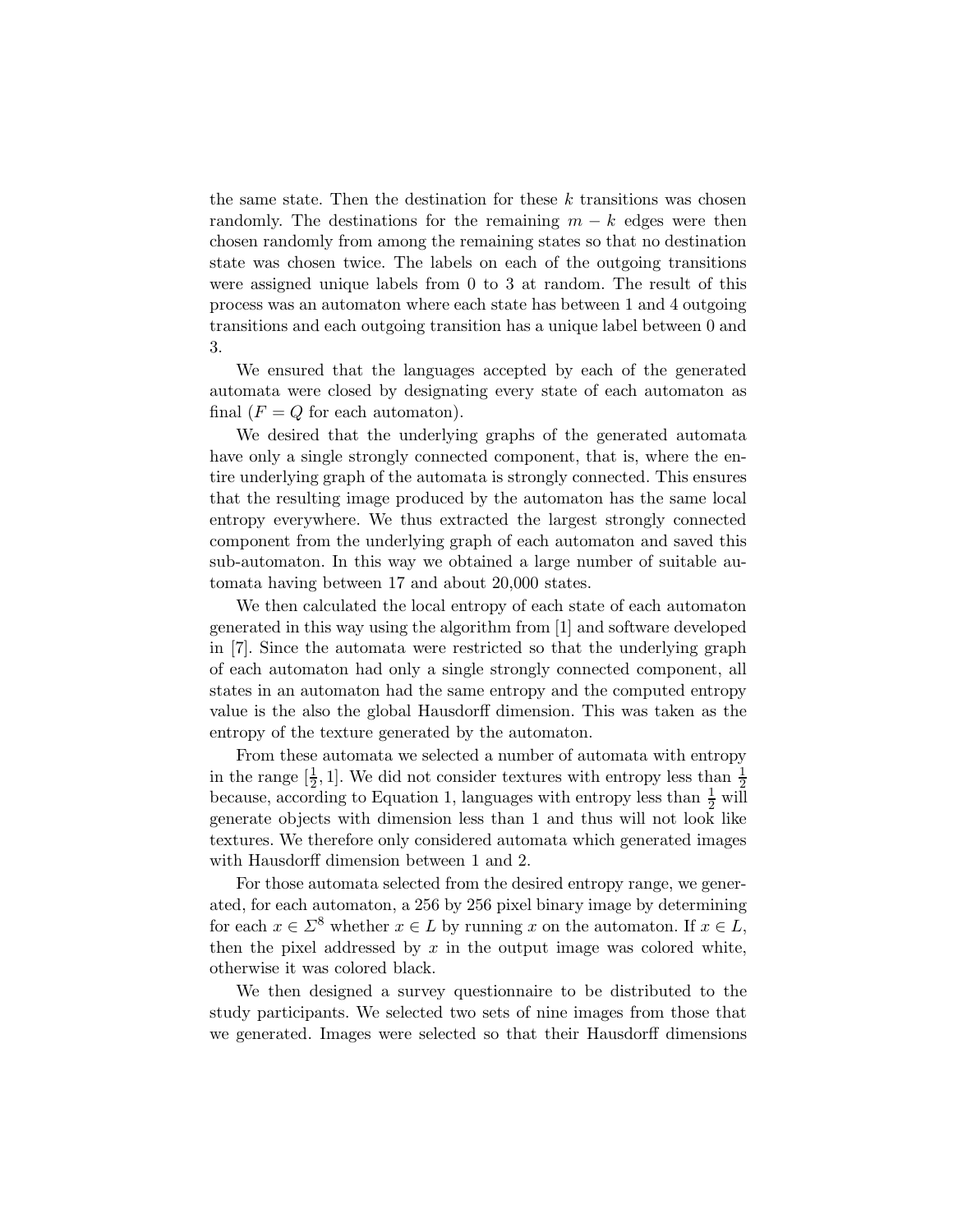covered the range  $\left[\frac{1}{2}\right]$  $\frac{1}{2}$ , 1] relatively evenly. Moreover, selected images were also required to have the appearance of a uniform texture. There were six images that were common to both sets. These two sets of images formed the basis for our first two survey questions. For each set of nine images, we presented all nine images on a single page and asked the participants to "examine the following textures, labeled A through I, and order them from most complex to least complex". Participants were not given a definition of "texture complexity".

Our third and final survey question consisted of five pairs of images whose difference in entropy varied from approximately 0.032 to 0.16. We asked the participants to examine the textures and to indicate, for each pair of images, which of the images they believed to be "more complex". The participants could also choose to indicate that they believed that the two images in a pair were approximately the "same complexity".

All surveys were reproduced on the same copy machine to ensure that each participant saw the same images and were not influenced by possible distortions introduced by different reproduction methods.

The surveys were distributed at the University of Saskatchewan and at the University of Western Ontario. There were 101 respondents. Three respondents failed to complete or gave invalid responses to question 1 and four respondents failed to complete or gave invalid responses to question 2. All respondents completed question 3 with valid responses. Data from incomplete surveys were retained for those questions that were answered with valid responses. See Table 1 for a summary of respondents and numbers of data sets retained and discarded.

The set of nine images which formed the first test set are shown in the Appendix.

|                                 | Question 1 Question 2 Question 3 |     |     |
|---------------------------------|----------------------------------|-----|-----|
| Total respondents               | 101                              | 101 |     |
| Incomplete or invalid responses |                                  |     |     |
| Number of data sets retained    | 98                               |     | 101 |

Table 1. Survey Respondents and Data Sets Retained

### 4 Results

The left side of Figure 1 shows the average complexity ranking assigned to each image in image set 1 by the survey participants. The survey we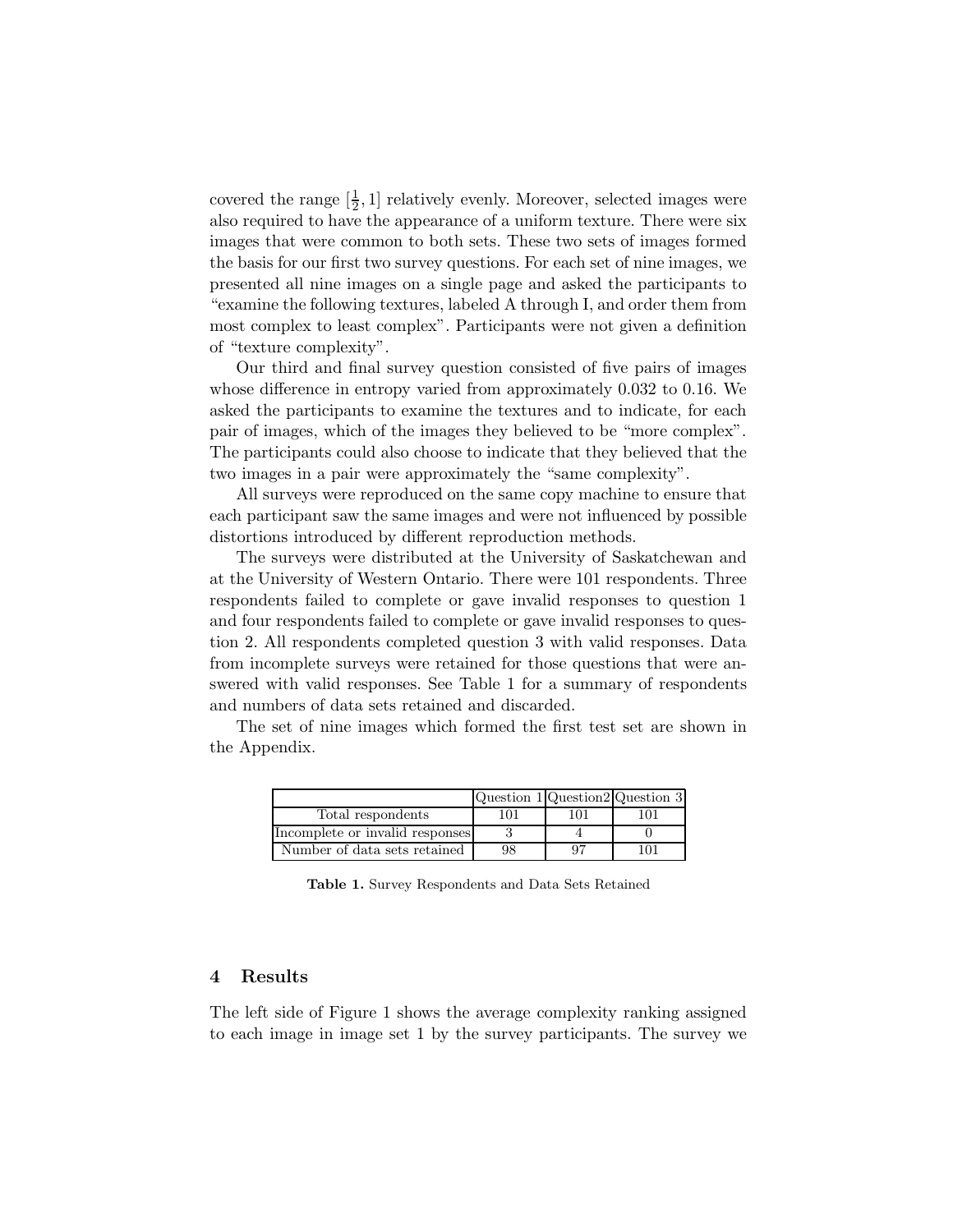distributed asked participants to rank images in order from most complex to least complex, thus lower ranks indicate a perception of higher texture complexity. The x-axis shows the images A through I (as labeled on the survey form) in order from highest texture entropy to lowest entropy. If there is a correlation between texture entropy and perceived complexity we should observe a trend of steadily increasing average rankings from left to right along the x-axis. The right side of Figure 1 shows the standard deviation in the rankings for each image. Each image had a rank standard deviation of around 2 or slightly higher suggesting that there was no significant agreement among participants on the rank of any of the images.



Fig. 1. Average Rankings and Standard Deviation of Rankings for Set 1. Images are shown in order of decreasing entropy.

Figure 2 shows that we obtained results with similar lack of trends for our second set of images. Only three of the images in this data set were different from the images in set 1.

Our purpose in having the overlapping image sets for questions 1 and 2 were to see if perception of complexity was altered if textures were viewed in a different context. We checked to see if there were any respondents who gave opposite relative rankings to the same images in the two data sets. That is, for images A and B common to both sets, we looked for instances where a respondent ranked image A higher than image B in set 1 but ranked B higher than image A in set 2 or vice versa. We determined that this occurred with 70 out of 96 respondents (72.9%). There were 184 such instances in total for an average of 1.91 instances per respondent.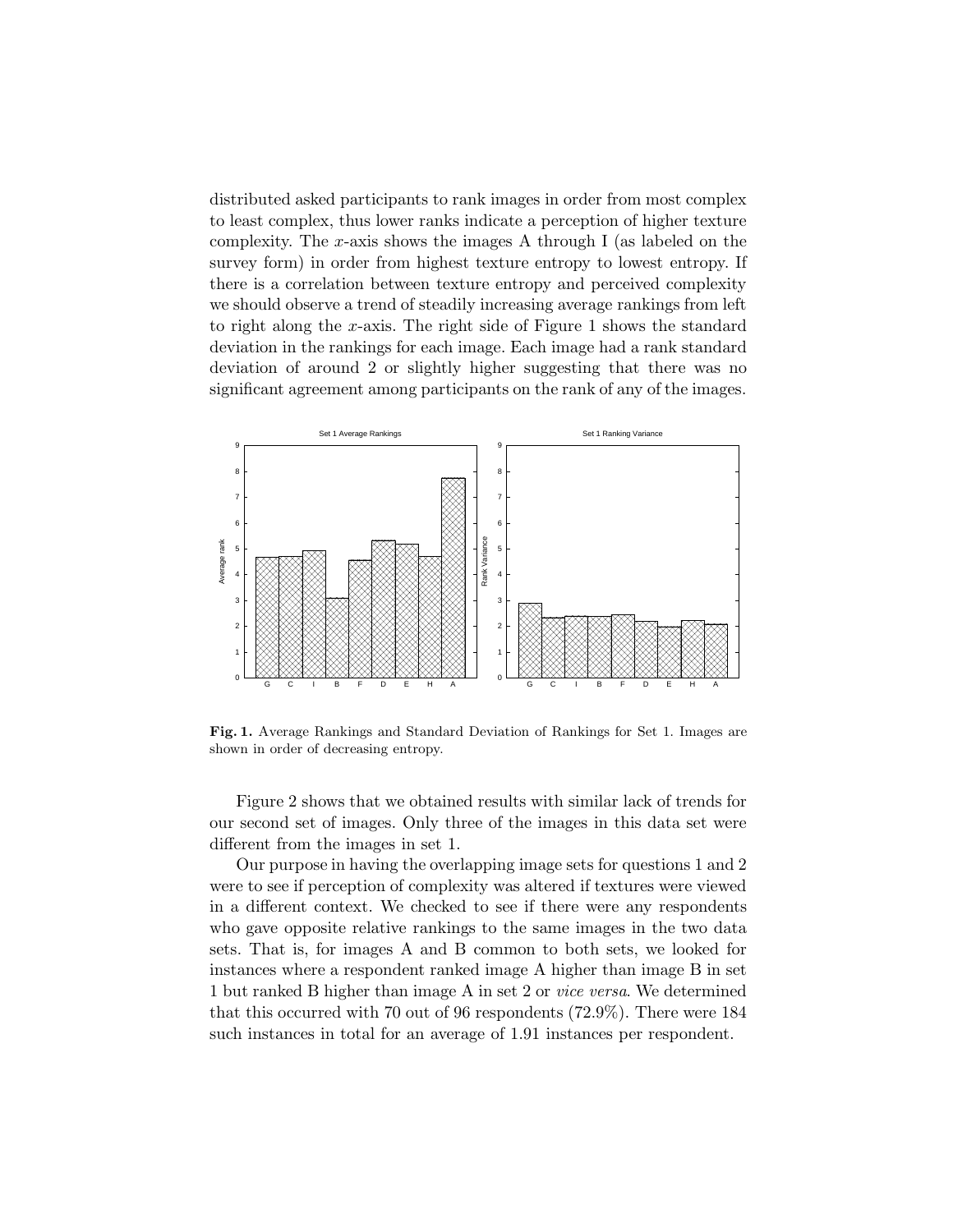To further illustrate the disagreement over rankings among the participants, we have included, as an appendix, a graph for each image in survey questions 1 and 2 showing the percentages of respondents who assigned the image a particular rank. In only a very few cases do we observe any significant agreement by participants on a particular ranking for a particular image.



Fig. 2. Average Rankings and Standard Deviation of Rankings for Set 2. Images are shown in order of decreasing entropy.

Table 2 shows the results from question 3 of the survey. Participants were shown five pairs of images and asked to identify for each image pair  $(A, B)$  whether A was more complex than B, B was more complex than A, or A and B have the same complexity. In each case image A had a higher entropy than image B. The entropy of each image pair and the difference in entropy between each pair of images is given in Table 3.

In the case of pair 1, the entropy of image B was considerably higher than that of A and 85.1% of participants perceived this. For pair 2, the pair with closest entropy, over 89.1% of the participants believed that the images had the same complexity, or that image B had higher complexity. This is perhaps encouraging evidence of correlation between entropy and perceived complexity given that the entropy of each image texture is so similar. However, in the case of pair 3, whose texture entropy difference is greater than that of pair 2, we see that 65.3% of participants believed that image A was more complex, when in fact image A has lower entropy. There was considerable disagreement over pair 4 with 53.5% of participants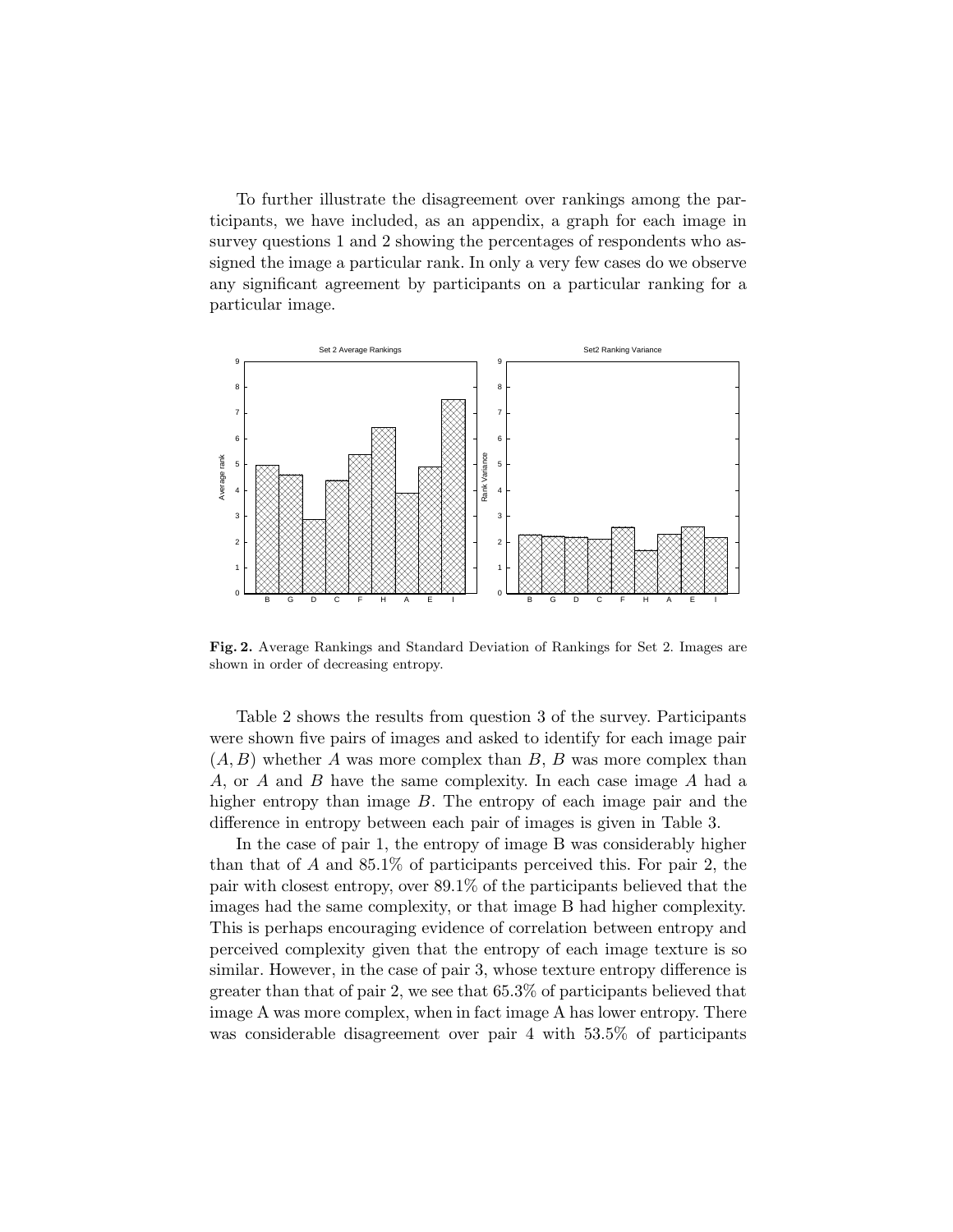perceiving that image A was more complex and 44.6% of participants perceiving that image  $B$  was more complex. Lastly, in the case of pair 5,  $94.1\%$  of participants perceived that image A was either more complex or of the same complexity as image  $B$  with 61.4% perceiving that image A was more complex when in fact image B had higher entropy and a greater entropy difference from its counterpart than pair 4.

|      | Pair Number A more complex Same complexity B more complex |      |
|------|-----------------------------------------------------------|------|
| 11.9 | 3.0                                                       | 85.1 |
| 10.9 | 38.6                                                      | 50.5 |
| 65.3 | 7.0                                                       | 27.7 |
| 53.5 | 2.0                                                       | 44.5 |
|      | 39.7                                                      |      |

Table 2. Percentage of respondent's answers for Set 3. In each case the entropy of image A was smaller than that of image B. The first column indicates the pair number. The remaining columns indicate the percentage of respondents who thought that image A was more complex than image B, image A and B were of the same complexity, and image B was more complex than image A, respectively.

|        | Pair Number Entropy of Image A Entropy of Image B Difference |        |
|--------|--------------------------------------------------------------|--------|
| 0.4034 | 0.5688                                                       | 0.1654 |
| 0.5847 | 0.6164                                                       | 0.0317 |
| 0.6726 | 0.7299                                                       | 0.0573 |
| 0.7900 | 0.8310                                                       | 0.0410 |
| 0.8895 | 0.9347                                                       | 0.0452 |

Table 3. Entropy of image pairs.

## 5 Conclusions and Open Questions

There appears to be no significant correlation between Hausdorff dimension and perceived texture complexity. There was little agreement among survey participants over the ordering of the image sets from most complex to least complex; moreover, 72.9% of participants reversed the relative rankings of pairs of identical images in set 1 versus set 2 suggesting that perception of complexity may depend on the context in which textures are viewed. This would mean that a measure of texture complexity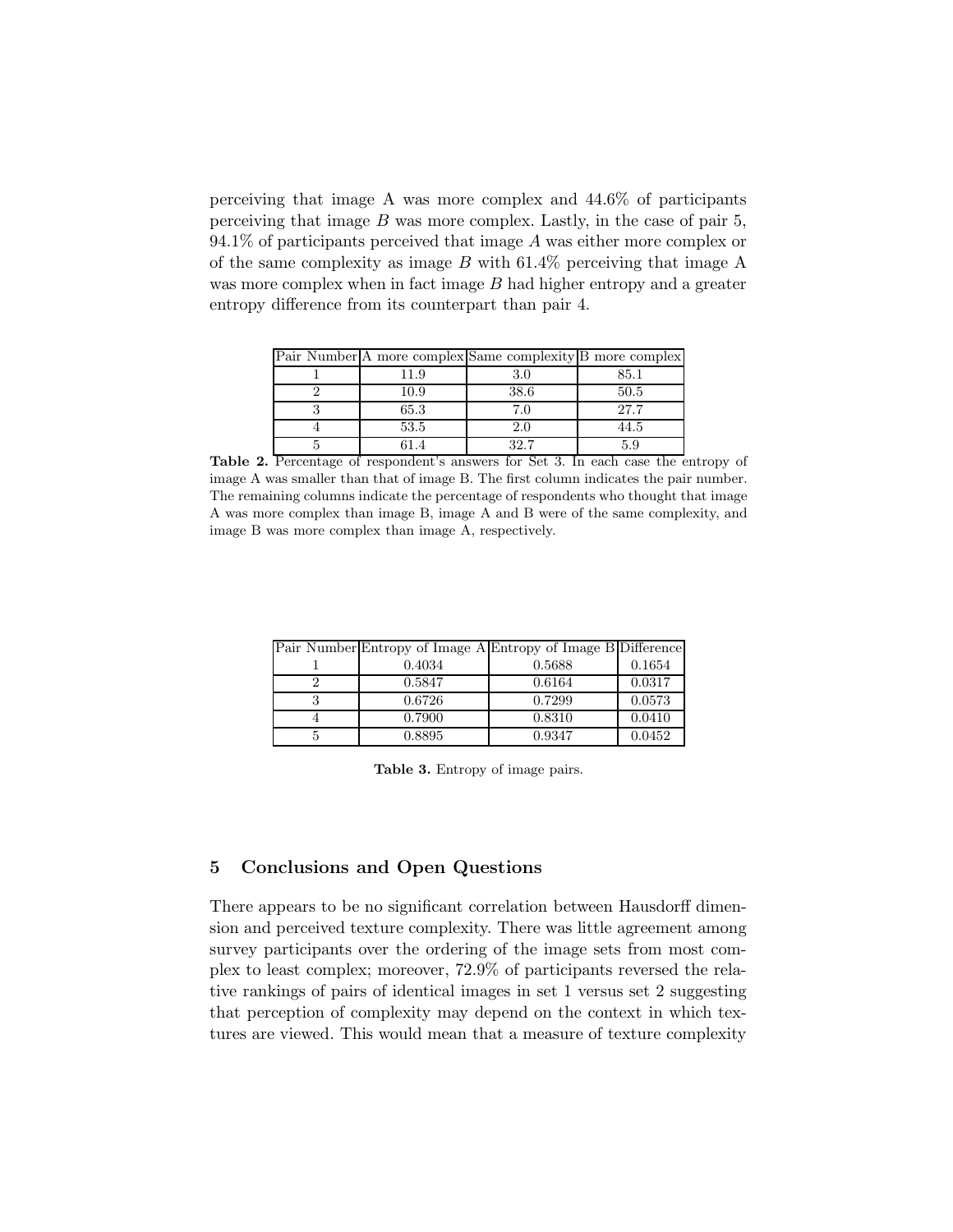would have to take into account the surrounding context, which Hausdorff dimension does not.

There was also little agreement over the relative complexity of the five pairs of images presented. In three of the five cases, the majority of respondents perceived that image A was more complex than image B when in fact image A had the lower Hausdorff dimension.

Our conclusion from this study must be that Hausdorff dimension appears to be unsuitable for characterizing image texture complexity.

Since no definition of "complexity" was given to participants, is it possible that some participants interpreted "complexity" to mean complexity in the Kolmogorov sense (the succinctness of the texture description) while others interpreted it to mean "regularity" or "disorder" or even to mean "information content" in the Shannon sense. It is important for a feature that measures texture complexity to be independent of this distinction since many users of image segmentation and classification techniques are unaware of the difference. Thus, if the lack of correlation is due to these different interpretations of "complexity", this would only strengthen the argument that Hausdorff dimension is unsuitable as a measure of texture complexity.

## References

- 1. Jürgensen, H., Staiger, L.: Local Hausdorff dimension. Acta Informatica 32 (1995) 491–507
- 2. Culik II, K., Kari, J.: Inference algorithms for WFA and image compression. In Fisher, Y., ed.: Fractal Image Encoding and Analysis, Springer-Verlag (1998)
- 3. Culik II, K., Valenta, V.: Finite automata based compression of bi-level and simple color images. Comput. and Graphics 21 (1997) 61–68
- 4. Staiger, L.: The Hausdorff dimension of  $\omega$ -languages is computable. EATCS Bulletin 66 (1998) 178–182
- 5. Staiger, L.: Combinatorial properties of the Hausdorff dimension. J. Statistical Planning Inference 23 (1989) 95–100
- 6. Jürgensen, H., Staiger, L.: Local Hausdorff dimension and quadtrees. Technical Report 259, University of Western Ontario, Department of Computer Science (1991)
- 7. Eramian, M.G.: Computing entropy maps of finite-automaton-encoded binary images. In: Automata Implementation, Fourth International Workshop on Implementing Automata, WIA'99. Number 2214 in Lecture Notes in Computer Science, Springer-Verlag (2001) 81–90
- 8. Thomas, W.: Automata on infinite objects. In van Leeuwen, J., ed.: Handbook of Theoretical Computer Science, Volume B. Elsevier Science Publishers (1990) 133–191
- 9. Eramian, M.G.: Image Texture Analysis using Weighted Finite Automata. PhD thesis, The University of Western Ontario, London, Ontario, Canada (2002)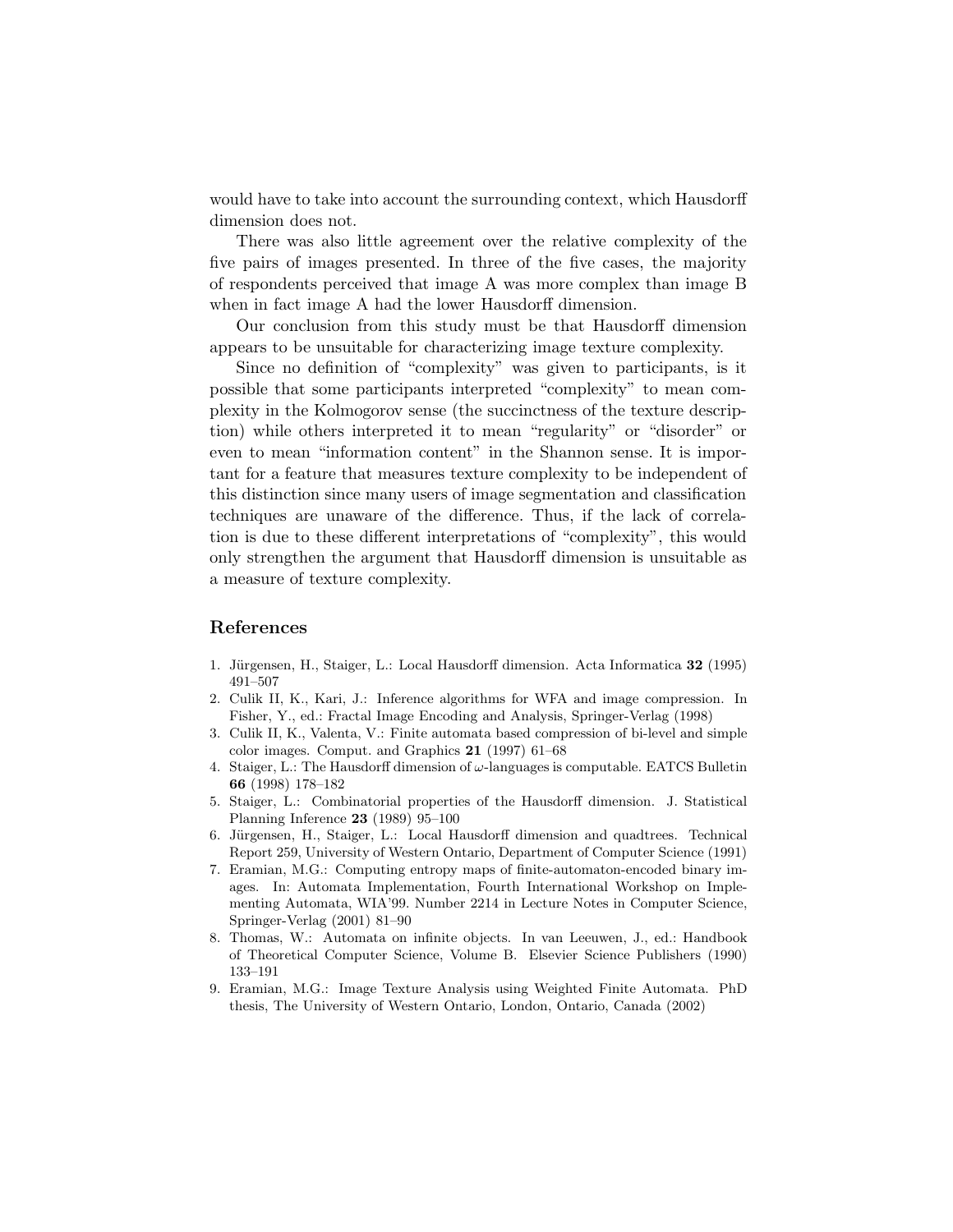# 6 Appendix

# 6.1 Sample Images

The following images made up our first data set of nine images.

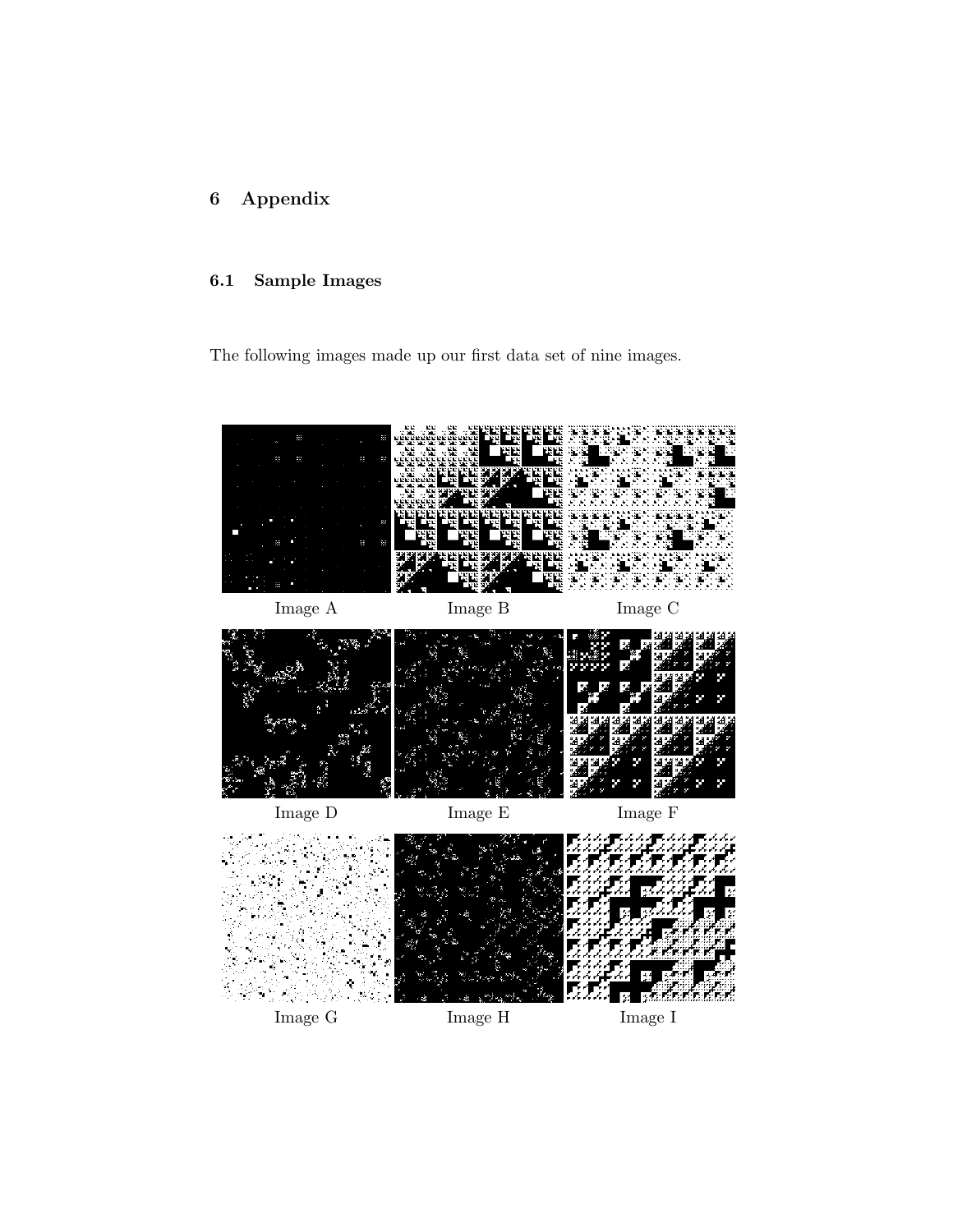

# 6.2 Rank percentage for Set 1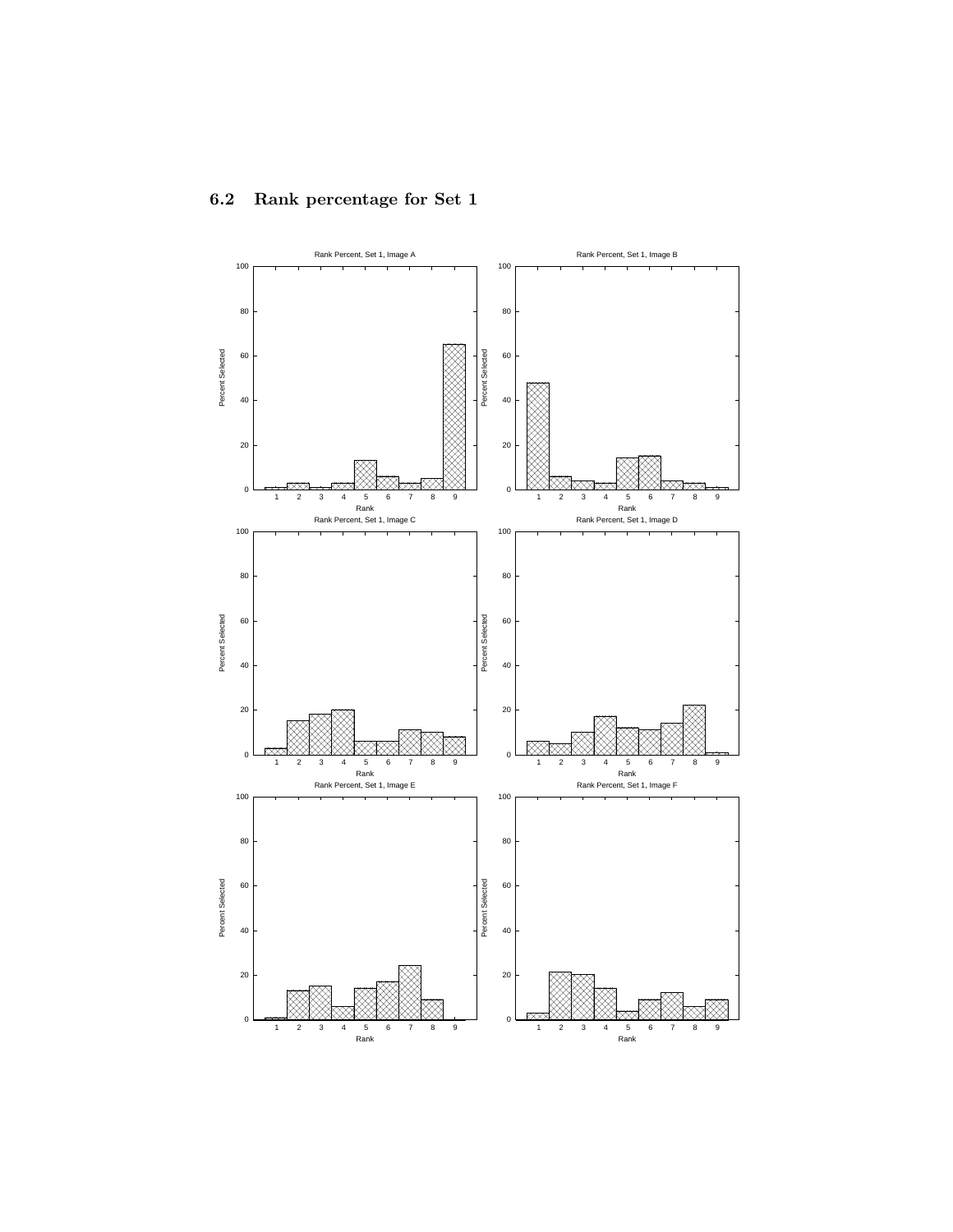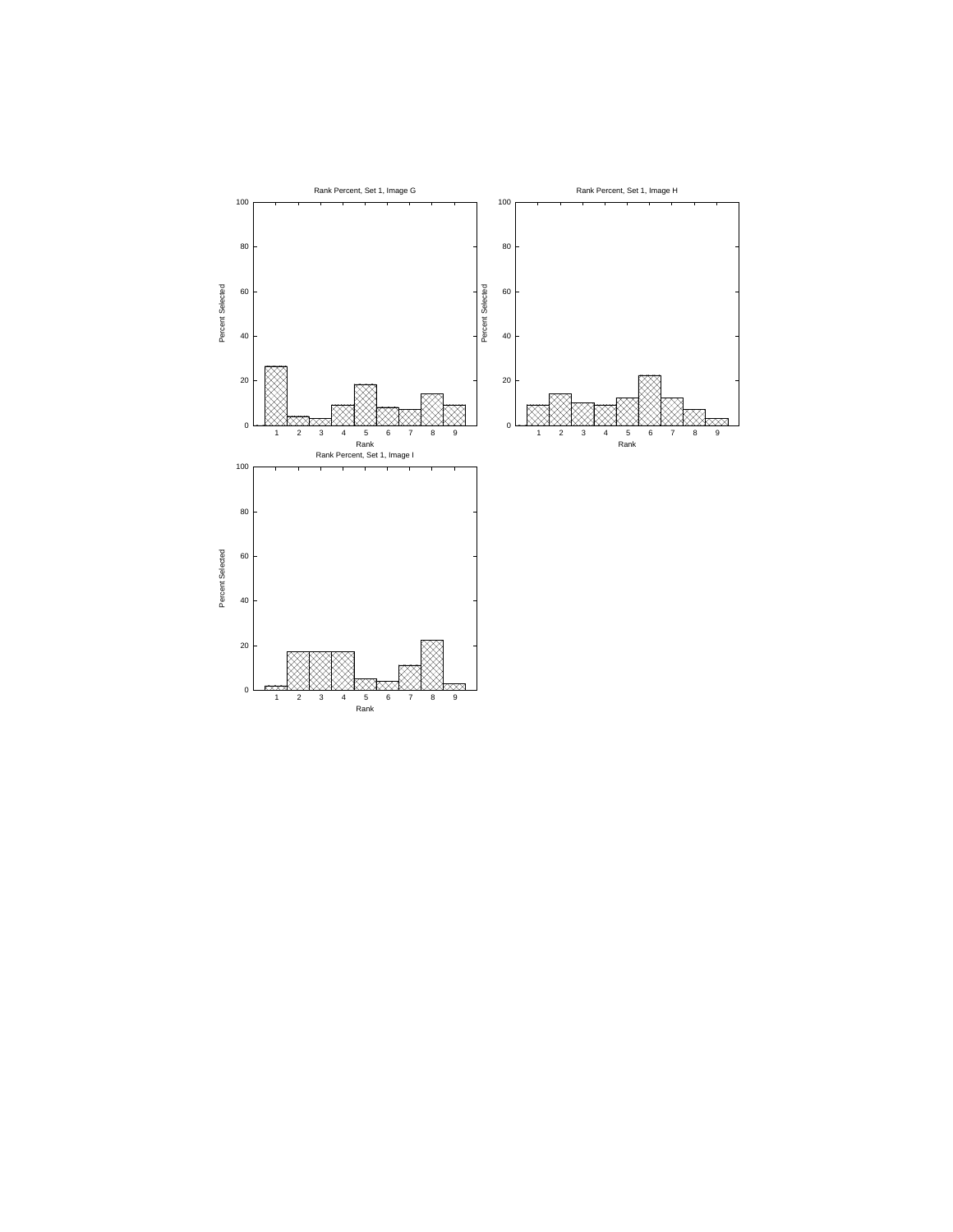

# 6.3 Rank percentage for Set 2